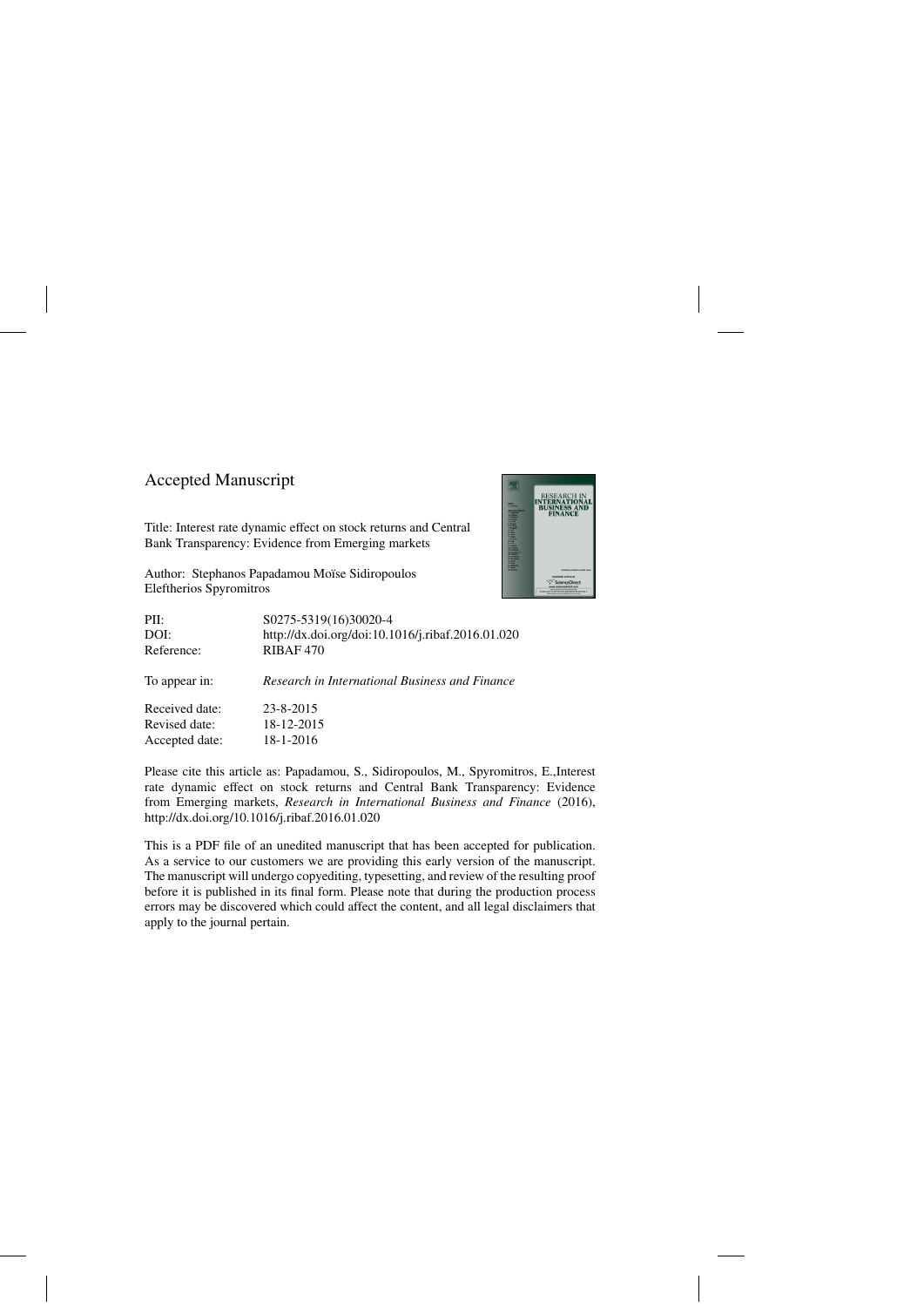## COEPTED

# Interest rate dynamic effect on stock returns and Central Bank Transparency: Evidence from Emerging markets

**EXECUTE:** INCREDIBYTIME INTERTS INTERTS INTERTS UNITED STATES UNITED STATES (THERE THERE THE USE) SIMPLE THE USE SERVICE USE THE USE OF THE USE OF THE USE OF THE USE OF THE USE OF THE USE OF THE USE OF THE USE OF THE USE Abstract: Interest rate dynamic effect on stock returns is examined under different levels of central bank transparency under an asset pricing context. Using a large set of emerging countries in a panel data framework, we provide evidence for a negative link between stock returns and interest rate differences. However, this negative effect is reduced significantly under a transparent central bank, underlying a non-linear impact on stock returns. Our study is focused on a period from 1998 to 2008 where fundamental changes in the level of central banks' transparency were occurred. Our findings imply that restrictive monetary policies under high levels of transparency lead to smoother reductions on stock returns with significant benefits for financial stability.

Key words: Central bank transparency, stock markets, asset pricing, panel data.

JEL classification numbers: E52, E58, G1

#### **1. Introduction**

The effectiveness of the transmission mechanisms of monetary policy has been examined under different scenarios regarding the economic shocks hitting the economy and/or conditions affecting the efficiency of the markets (see among others, Gunji et al., 2009; Jeon et al., 2011; Aastveit et al., 2013). However, a recent literature (Liu et al., 2008; Papadamou, 2013; Papadamou et al., 2015) highlights the role of central bank behavior in the transmission mechanism of policy actions. The main argument behind these studies is that there is an important role of monetary policy characteristics such as transparency in the effective transmission of monetary policy through the interest rate channel. In effect, the new paradigm in monetary policymaking gives accent to two important characteristics of central banks, namely independence and transparency. The apparent move towards more independent and transparent central banks has been supported by the fact that this policy behavior is